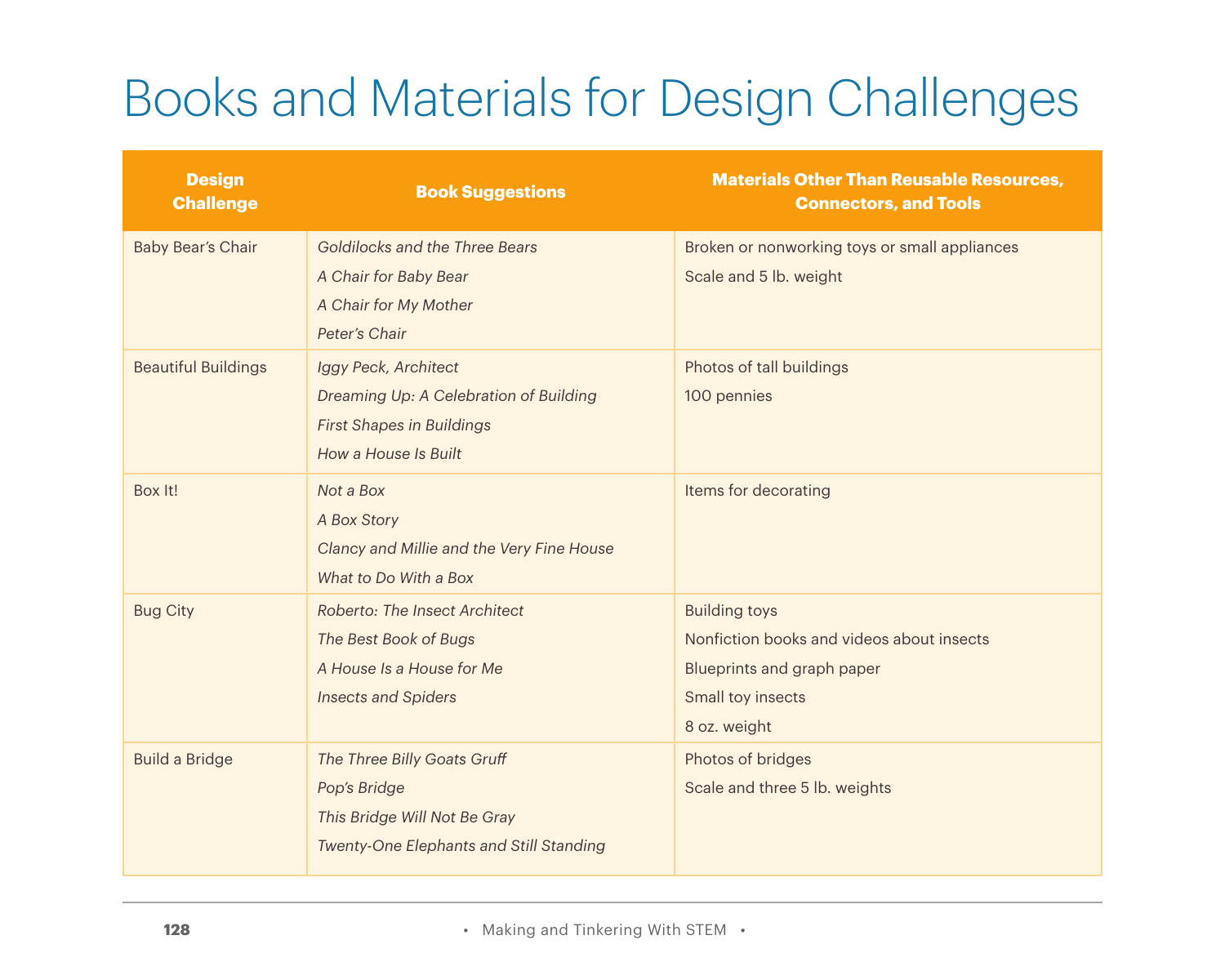| <b>Design</b><br><b>Challenge</b>           | <b>Book Suggestions</b>                                                                                                                               | <b>Materials Other Than Reusable Resources,</b><br><b>Connectors, and Tools</b>                              |
|---------------------------------------------|-------------------------------------------------------------------------------------------------------------------------------------------------------|--------------------------------------------------------------------------------------------------------------|
| <b>Crazy Catapults</b>                      | Olympig!<br>Explore Simple Machines! With 25 Great Projects<br>The Knight and the Dragon<br>Simon and Catapult Man's Perilous Playground<br>Adventure | Small, lightweight objects (pom-poms, cotton balls, etc.)<br>Photos of catapults                             |
| <b>Float Your Boat</b>                      | Who Sank the Boat?<br>The Gingerbread Boy<br>Mr. Gumpy's Outing<br><b>Toy Boat</b>                                                                    | Pennies, packing peanuts, bottle caps, or other weights<br>Large container of water                          |
| Gizmos Galore                               | Rosie Revere, Engineer<br>Papa's Mechanical Fish<br>Violet the Pilot<br>What Do You Do With an Idea?                                                  | Everyday objects (backpack, toothbrush, piggy bank,<br>$etc.$ )<br>Toys to take apart that have moving parts |
| Help! It's Stuck!                           | <b>Stuck</b><br>Bubble Gum, Bubble Gum<br>My Truck Is Stuck!<br>Tikki Tikki Tembo                                                                     | Small, lightweight objects to suspend<br>Photos of (or objects with) scissor linkages                        |
| A House for the Three<br><b>Little Pigs</b> | The Three Little Pigs<br>The Three Horrid Little Pigs<br>The Three Little Pigs: An Architectural Tale<br>The True Story of the 3 Little Pigs!         | Toys for building (LEGO bricks, blocks, small building<br>planks, etc.)<br>Fan or other wind-making device   |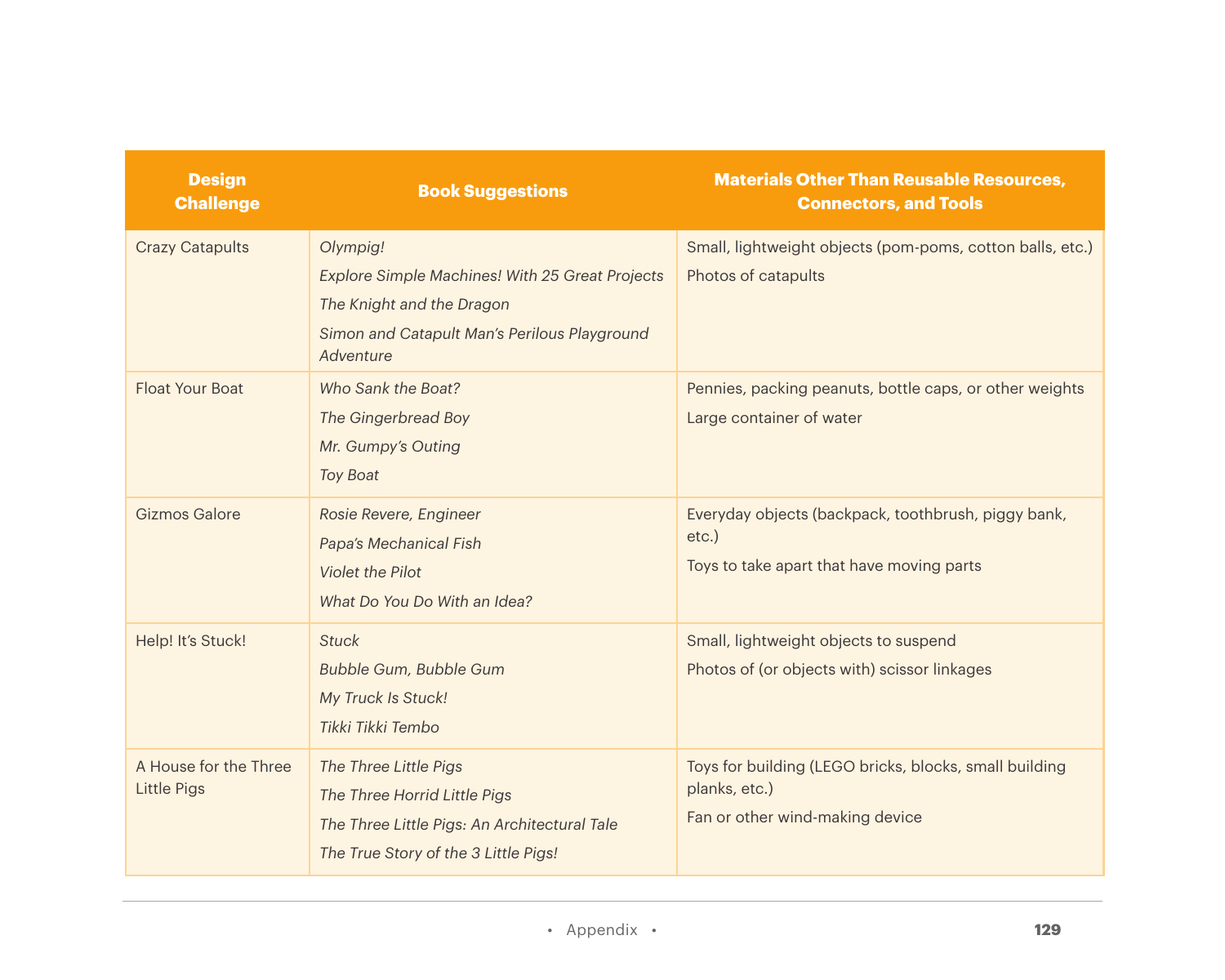| <b>Design</b><br><b>Challenge</b> | <b>Book Suggestions</b>                                                                                                                                         | <b>Materials Other Than Reusable Resources,</b><br><b>Connectors, and Tools</b>                          |
|-----------------------------------|-----------------------------------------------------------------------------------------------------------------------------------------------------------------|----------------------------------------------------------------------------------------------------------|
| If the Shoe Fits                  | The Elves and the Shoemaker<br>Pete the Cat: I Love My White Shoes<br>Shoes for Me!<br>Shoes, Shoes, Shoes                                                      | Variety of old shoes<br>Items for decorating<br>Old sneaker cut to show layers (optional)                |
| Juice It!                         | Caterina and the Lemonade Stand<br>Lemonade for Sale<br>Lemonade in Winter: A Book About Two Kids<br><b>Counting Money</b><br>Once Upon a Company: A True Story | Juicing gadgets and sealable sandwich bags<br>Kitchen utensils (cups, bowls, measuring spoons)<br>Fruits |
| Move Like an Animal               | Fraidyzoo<br>Put Me in the Zoo<br>A Sick Day for Amos McGee<br>What If You Had!? (series)                                                                       | Items for decorating<br>Picture books, photos, or videos of animals                                      |
| <b>Paper Airplanes</b>            | The Great Paper Caper<br>Float<br>Kids' Paper Airplane Book<br>Whoosh! Easy Paper Airplanes for Kids: Color,<br>Fold, and Fly!                                  | Paper clips and brads to use as weights                                                                  |
| <b>Pet Carrier</b>                | A Home for Dixie: The True Story of a Rescued<br>Puppy<br>Before You Were Mine<br>A Home for Dakota<br>Yoda: The Story of a Cat and His Kittens                 | Scale and a 5 lb. weight<br>Pet toys, blankets, and water bowls                                          |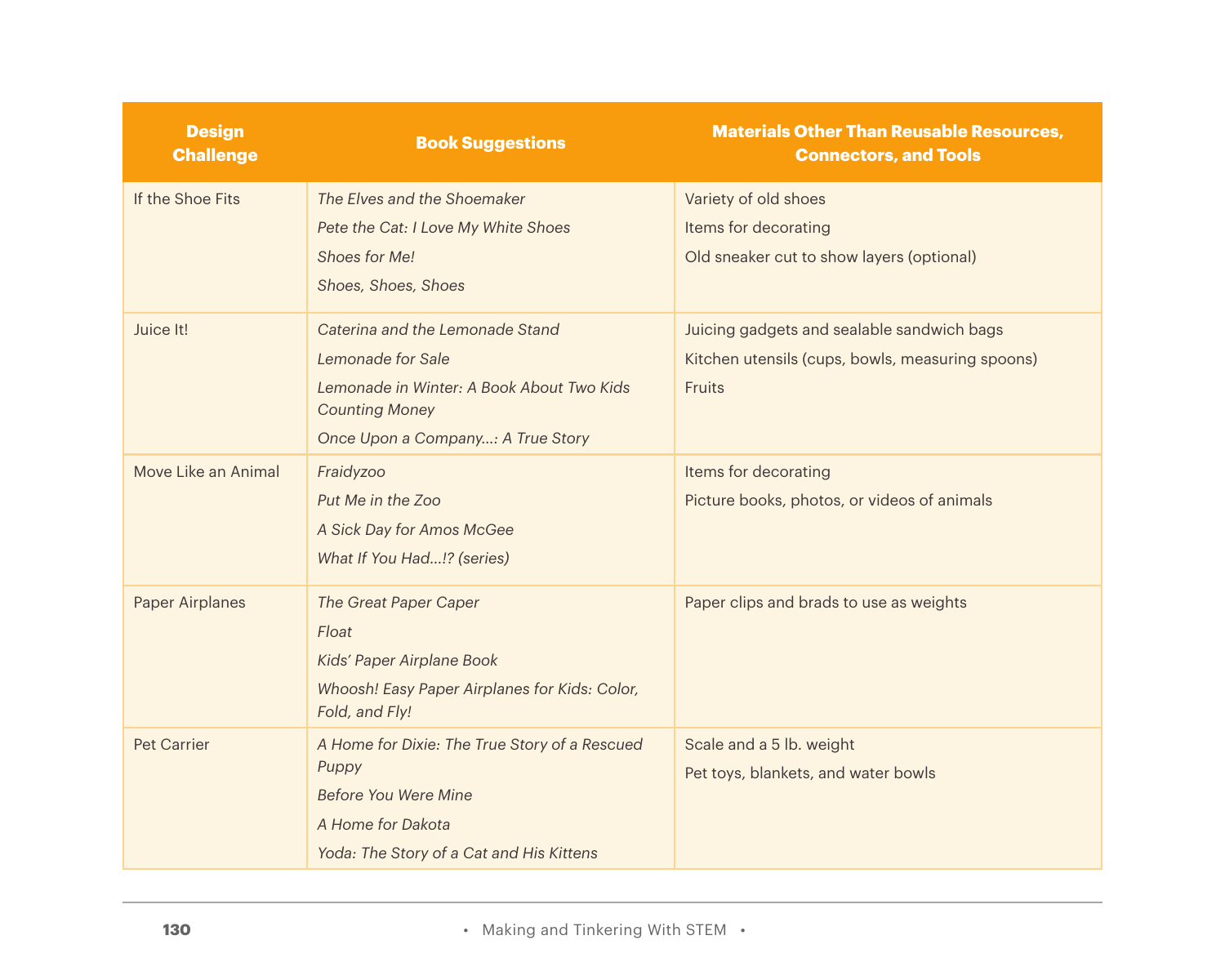| <b>Design</b><br><b>Challenge</b>   | <b>Book Suggestions</b>                                                                                                          | <b>Materials Other Than Reusable Resources,</b><br><b>Connectors, and Tools</b>                    |
|-------------------------------------|----------------------------------------------------------------------------------------------------------------------------------|----------------------------------------------------------------------------------------------------|
| Repurpose It!                       | The Most Magnificent Thing<br>Awesome Dawson<br>The Branch<br>Choose to Reuse                                                    | Old toys to take apart (toy car, cash register, etc.)                                              |
| Roller Coaster                      | <b>Roller Coaster</b><br><b>Curious George Roller Coaster</b><br><b>Harriet and the Roller Coaster</b><br>The Roller Coaster Kid | Small balls or marbles<br>Stopwatch                                                                |
| Squirrel-Proof<br><b>Birdfeeder</b> | <b>Those Darn Squirrels!</b><br>Nuts to You!<br>The Secret Life of Squirrels<br>The Tale of Squirrel Nutkin                      | Items for decorating                                                                               |
| Strike Up the Band                  | Olivia Forms a Band<br>Ah, Music!<br><b>Max Found Two Sticks</b><br>Tito Puente: Mambo King/Rey del Mambo                        | Items for decorating<br><b>Musical instruments</b>                                                 |
| A Sturdy Nest                       | Mama Built a Little Nest<br>Are You My Mother?<br>The Best Nest<br>Have You Heard the Nesting Bird?                              | Natural items (twigs, branches, leaves, etc.)<br>Toy bird and plastic eggs<br>Bird nest (optional) |